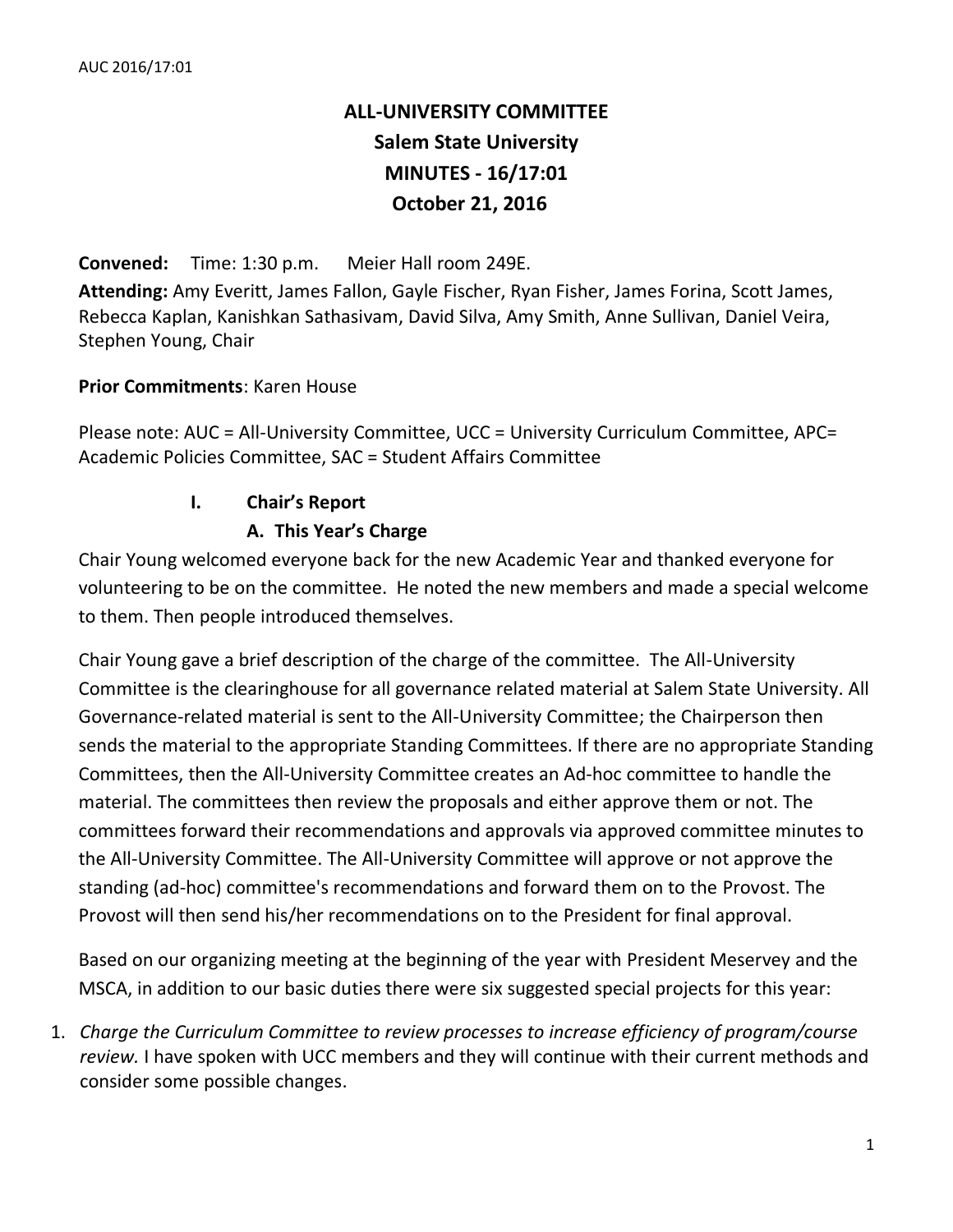- 2. *Charge the Curriculum Committee to review the number and variety of Gen Ed courses; to solicit course proposals where gaps exist; and consider offering more sections of high-demand courses.* We have also had discussions about this and this charge might be outside of the UCC's responsibilities. This is more appropriate for the Gen Ed Task Force which Tad Baker is the Faculty Fellow for.
- *3. Continue faculty forums with MSCA on important topics for university-wide discussion.*
- 4. *Charge the Student Life Committee to review student organization and faculty advising requirements with the hope of simplifying the processes.* I need to set this request in motion.
- 5. *Conduct a comprehensive review of all policies/procedures related to the 4+1 and3+2 programs (curriculum, financial aid, registrations, etc.).* To do this the President has established a Task Force which is being chaired by Scott James.
- 6. *Facilitate discussions regarding assessment of student learning outcomes.*

My role as Chair of this committee is to help facilitate the functioning of governance at Salem State University. In that capacity I facilitate our discussions and obligations – I don't lead discussions, I don't limit the agenda – you all have the power to put things on the agenda and to discuss what you think this committee needs to discuss. We also share the responsibility of note taking on a rotating basis. However, if there is anything that makes you uncomfortable about taking notes, let me know and you do not have to take notes, there has always been enough participation in the past.

Any questions or discussion about my Report?

**B. Rotating Recorders & Meeting Schedule November 18, 1:30 pm (TBA) – Ryan Fisher December 2, 1:30 pm (TBA) - Amy Everitt December 16, 1:30 pm (TBA) - James Fallon**

-----------------------------------------------------------------------------------------

**II. Approval of Minutes**

- *A. University Curriculum Committee*
	- **1. Curriculum Committee 16/17:01**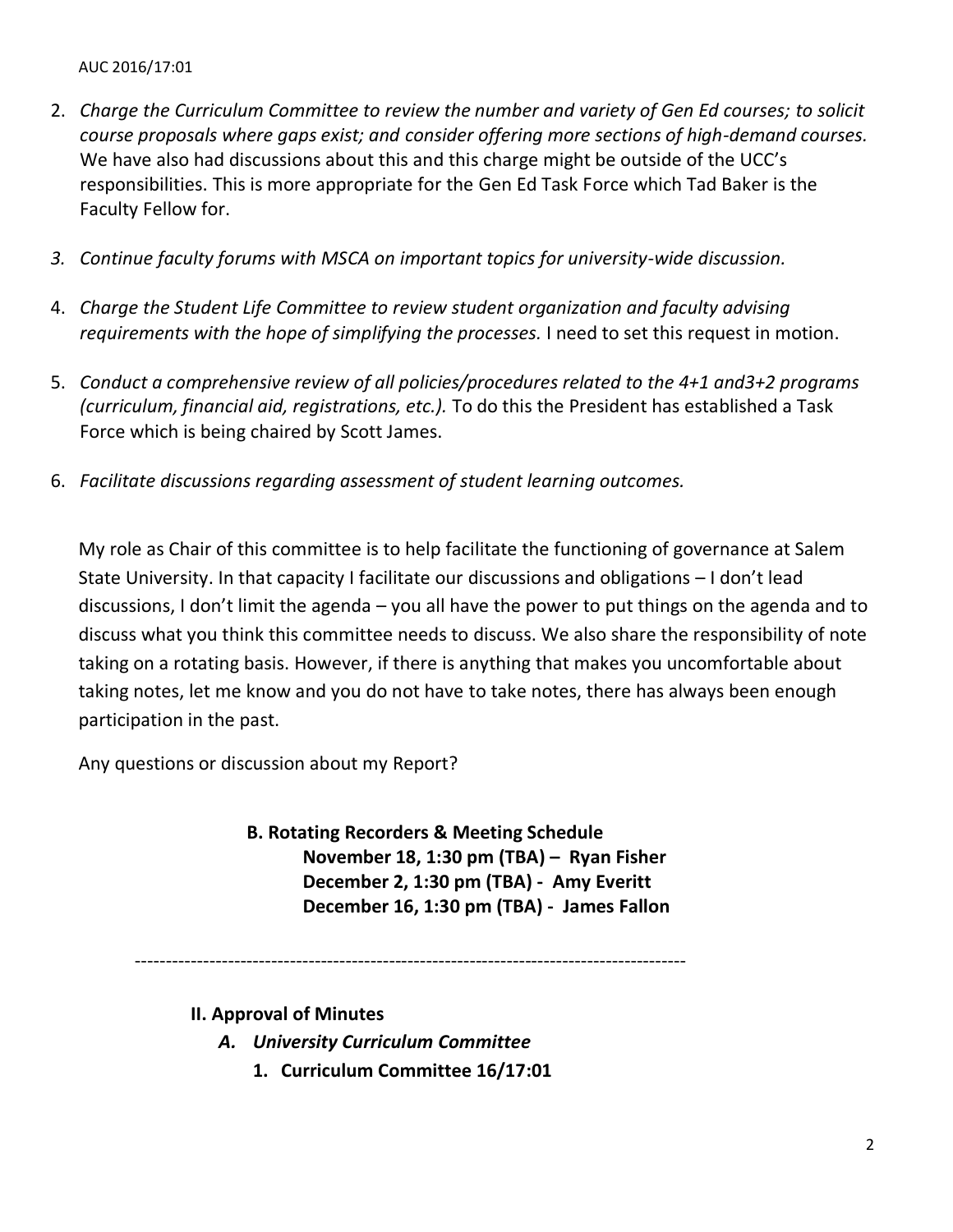**Motion To accept the minutes of the Curriculum Committee (16/17:01)** Made by: Scott James Seconded by: Kani Sathasivam

**Vote** Motion: In favor (13) Opposed (0) Abstentions (0) Motion passed unanimously.

**Discussion** Chair Young gave a review of the minutes:

This meeting started off with the Chair's Report which was a list of the charges for the year which includes:

- Develop policies in collaboration with the Grad Ed council to streamline approval of new 4+1 programs.
- Review the number and variety of Gen Ed courses, and offer more sections of popular courses. The chair noted that this is really up to individual departments, but if they see areas lacking they could suggest that departments submit course offerings.
- Facilitate process for suggesting deletion of courses.
- Develop curriculum maps. They can't require departments to do this. However, there was discussion about this charge and the positive nature of curriculum maps. After some discussion there was a motion made and approved with one abstention. The motion was:
	- o *that existing curriculum maps be made available to students via the course catalog and that All University request curriculum maps from all departments by February 15, 2017, for publication in the next catalog.*
- Develop recertification process for Gen Ed courses with the Gen Ed Committee.

Next under Subcommittee Reports was a list of all subcommittees and members. It was noted that UCC was still short of members and this would make work difficult and the process would be slowed down due to lack of members. There was also some discussion about communication between subcommittees and Department Package Liaisons. Under Special Business a motion was made to operate under current procedures. The motion passed with two abstentions. There was then discussion about streamlining the approval process and discussion of using software. A subcommittee was established to look into this. Under Old Business a package from the Philosophy department (2 years with no action) was removed until Philosophy contacts UCC- motion unanimously approved. The other package on the agenda was from Occupational Therapy and UCC chair said that she would contact the department to find out what they want to do about moving the package forward or not. That was the essence of the meeting.

Chair Young asked if there was any discussion.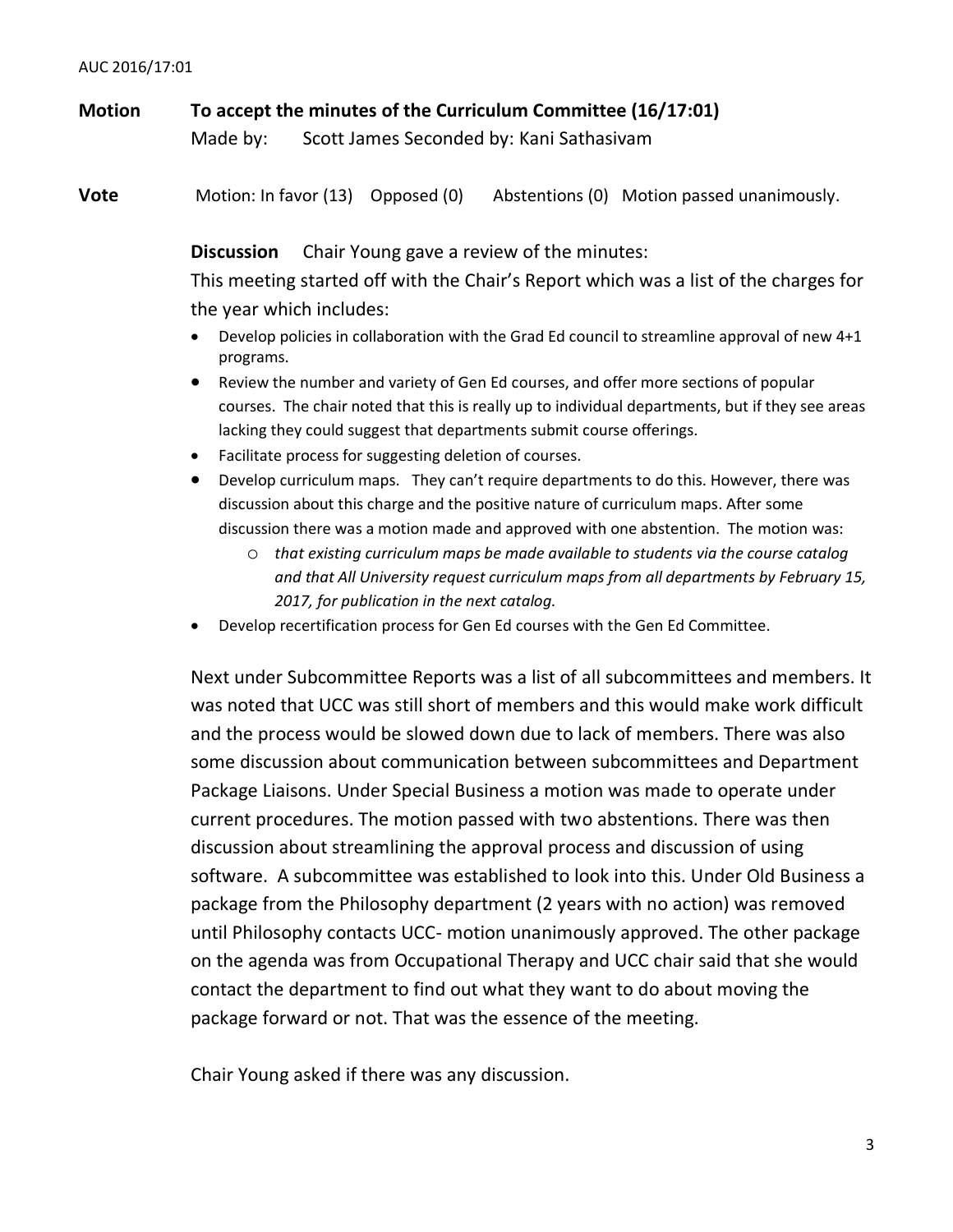**Discussion:** A member of AUC asked what a curriculum map is. It is a degree map that delineates which courses should be taken each semester if a student wants to complete his/her degree in four years. These degree maps would appear in the University's Catalog. All newly approved flowsheets had to include a degree map when presented to the Curriculum Committee. Some departments have degree maps on the back of flowsheets.

**Motion To end the discussion of curriculum committee minutes** (16/17:01) Made by: David Silva Seconded by: James Fallon

**Vote** Motion: In favor (13) Opposed (0) Abstentions (0) Motion passed unanimously.

**Motion To approve the minutes of the Curriculum Committee (16/17:01)** Made by: Daniel Veira Seconded by: Amy Smith

**Vote** Motion: In favor (13) Opposed (0) Abstentions (0) Motion passed unanimously.

-----------------------------------------------------------------------------------------

#### **2. Curriculum Committee 16/17:02**

**Motion To accept the minutes of the Curriculum Committee (16/17:02)** Made by: Kani Sathasivam Seconded by: Anne Sullivan

**Vote** Motion: In favor (13) Opposed (0) Abstentions (0) Motion passed unanimously.

**Discussion** The Chair Young gave a review of the minutes: This meeting started off with a brief chair's report. Under Old Business the Occupational Therapy package was tabled. A package of three courses from the Sociology Department was presented, discussed and was approved unanimously. At the end of the meeting a package of two courses from the English Department was approved unanimously.

Chair Young asked if there was any discussion.

**Discussion**: There was a point of clarification that the development of a streamlined process for new 4+1 programs is different from the Ad Hoc Committee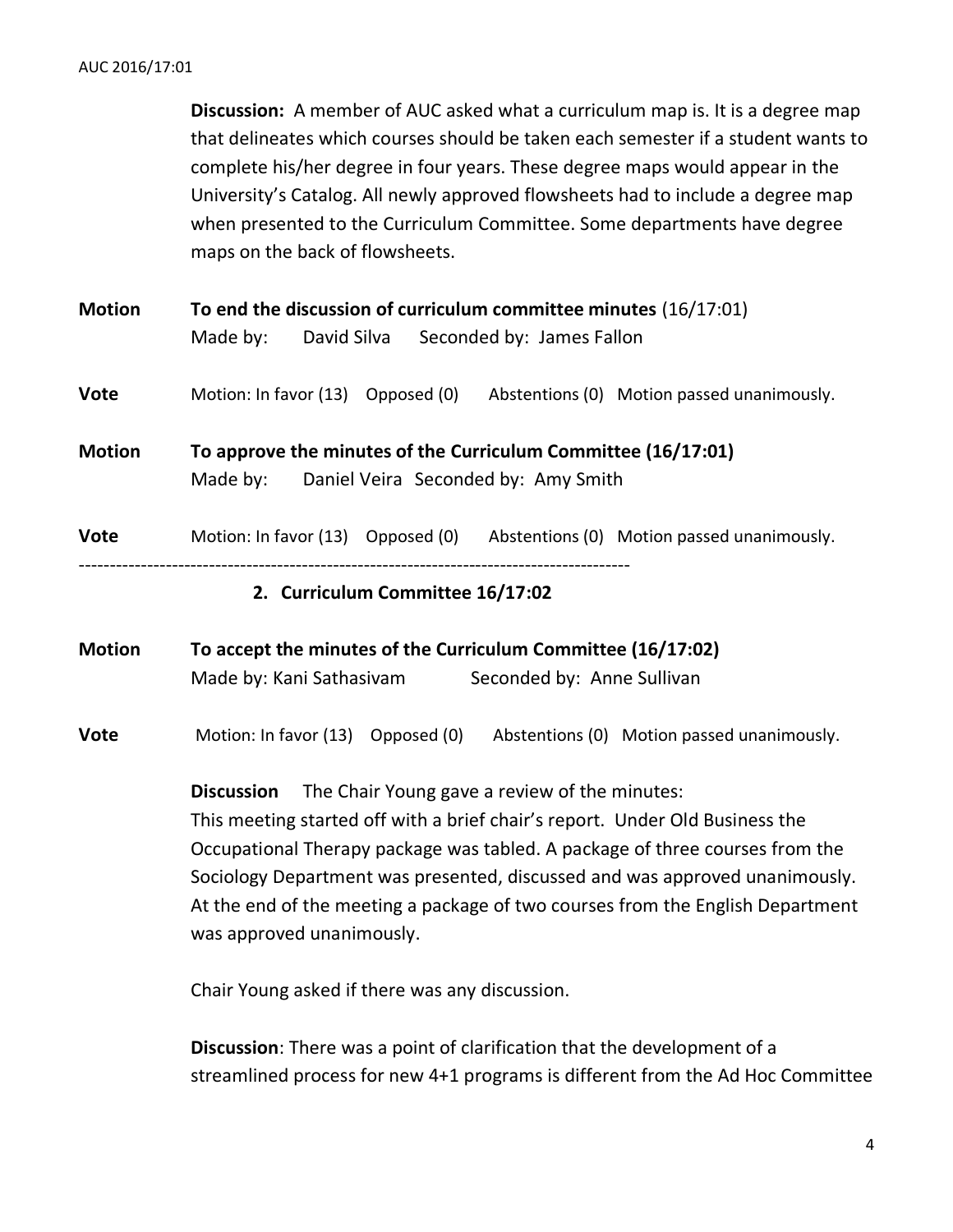that has been convened to develop consistent policies and procedures for 4+1 and 3+2 programs.

| <b>Motion</b> | To end discussion of the minutes.<br>James Fallon Seconded by: Scott James<br>Made by:                            |
|---------------|-------------------------------------------------------------------------------------------------------------------|
| <b>Vote</b>   | Motion: In favor (13) Opposed (0)<br>Abstentions (0) Motion passed unanimously.                                   |
| <b>Motion</b> | To approve the minutes of the Curriculum Committee (16/17:01)<br>Ryan Fisher Seconded by: Amy Everitt<br>Made by: |
| <b>Vote</b>   | Motion: In favor (13) Opposed (0)<br>Abstentions (0) Motion passed unanimously.                                   |

# *B. Academic Policies Committee*

#### **1. Academic Policies Committee 16/17:01**

## **Motion To accept the minutes of the Academic Policies Committee (16/17:01)** Made by: Daniel Veira Seconded by: Scott James

**Vote** Motion: In favor (13) Opposed (0) Abstentions (0) Motion passed unanimously.

#### *Discussion The Chair of AUC gave a review of the minutes:*

*This meeting was the convening meeting (September 9) of the Academic Policies Committee and it started with a reflection* on their work from the 2015 – 2016 Academic Year. They discussed how there was extensive discussion about the 4+1 Policy during the year with a resulting feeling that there was very little coordination concerning policies and procedures. It was recommended that a committee be established to resolve 4+1 and 3+2 issues. Faculty membership on IAUCU was not resolved. There have been a number of issues and policy suggestions around selective retention and it was recommended that an ad hoc committee be formed for the policy portion of selective retention. The academic integrity policy needs to be revisited and there needs to special attention of academic integrity and international students. APC also needs to look at issues related to the Academic Calendar. Finally APC needs to revisit older policies and see if the policies are appropriate for the current Salem State students vs. the students we think we have.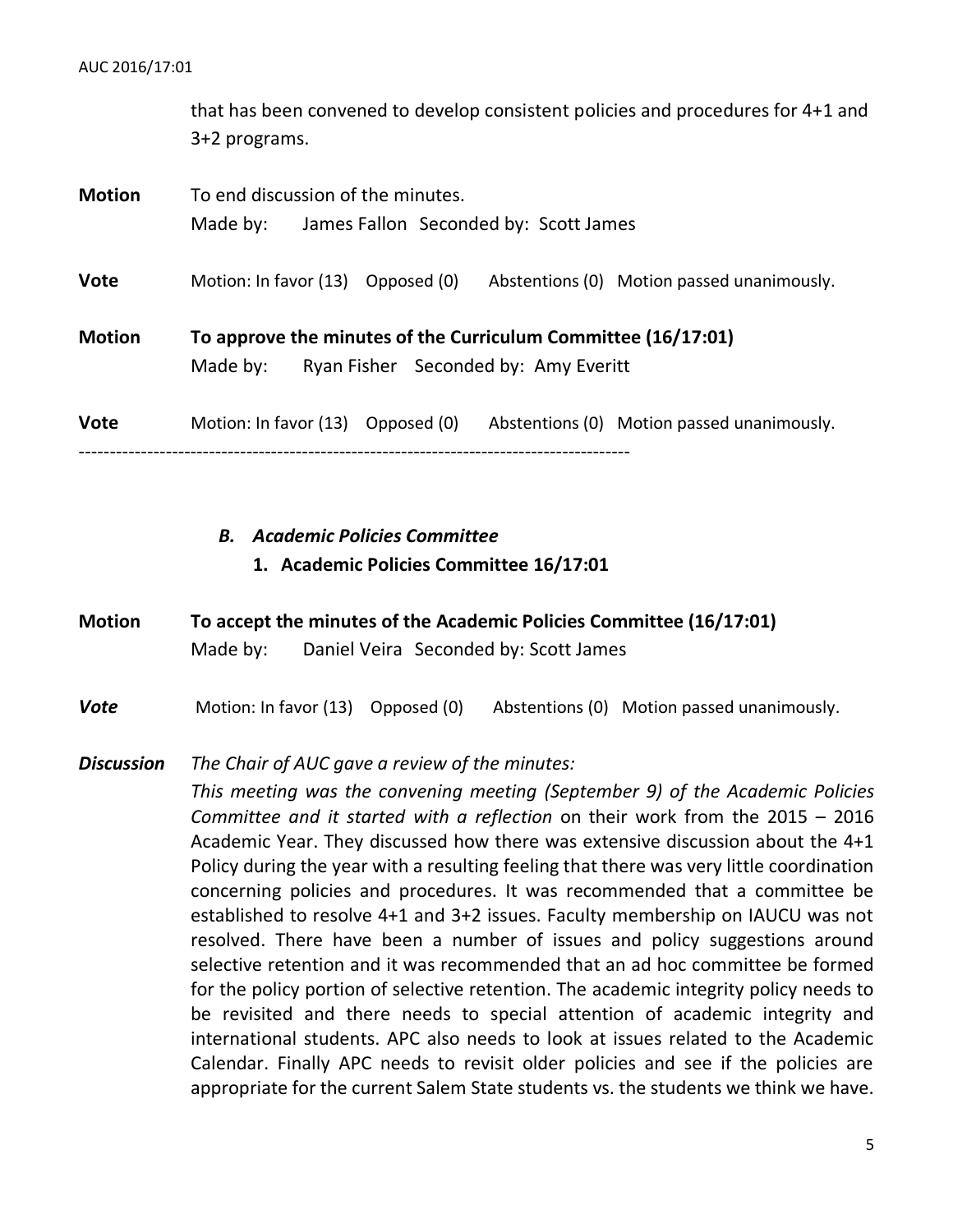At the time of the meeting APC was still short 4 members. That was the essence of the meeting.

Chair Young asked if there was any discussion.

**Discussion**: A questions was asked if 3+2 programs still exist at SSU. They do exist for graduate programs that have a large number of credits. So in the fourth year of a 3+2 program the majority of coursework that a student is pursuing is graduate level.

Another question was asked, namely whether students can serve on the Selective Retention Committee. There are concerns regarding FERPA, but if students were allowed to serve then they would have to sign a non-disclosure agreement. Someone asked what the practice is at other state institutions. Scott James will contact other state institutions to inquire whether students serve on Selective Retention.

It was noted that the mechanism for faculty to report and identify high risk students is cumbersome. Faculty have to complete information on all students in their classes. It seems that faculty would be more willing to cooperate if they only had to complete information on the high risk students.

It was also suggested that there should be a calendar provided to faculty of the dates of important semester benchmarks such as SIR evaluations and these student reports. Such a calendar would help faculty devise their syllabi with these dates in mind. For example, faculty could be sure to administer graded work, a paper, test, quiz on which they could base their assessment of high risk students.

| <b>Motion</b> | To end discussion of the minutes.<br>Made by: Amy Everitt<br>Seconded by: Scott James                                    |
|---------------|--------------------------------------------------------------------------------------------------------------------------|
| <b>Vote</b>   | Motion: In favor (13) Opposed (0)<br>Abstentions (0) Motion passed unanimously.                                          |
| <b>Motion</b> | To approve the minutes of the Academic Policies Committee (16/17:01)<br>Made by: Anne Sullivan Seconded by: James Fallon |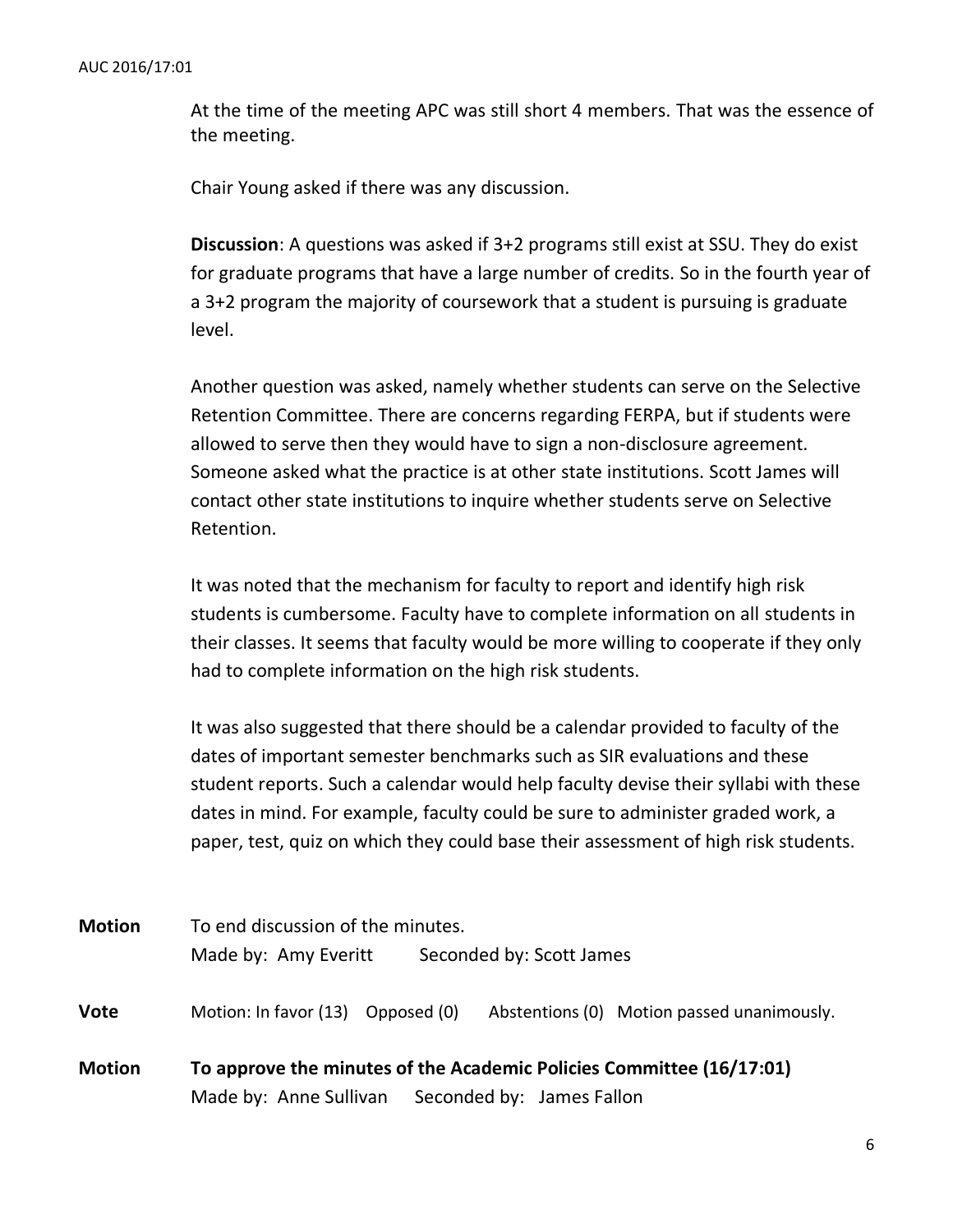| <b>Vote</b> | Motion: In favor (13) Opposed (0) |  |  | Abstentions (0) Motion passed unanimously. |
|-------------|-----------------------------------|--|--|--------------------------------------------|
|-------------|-----------------------------------|--|--|--------------------------------------------|

#### **2. Academic Policies Committee 16/17:02**

| <b>Motion</b>     | To accept the minutes of the Academic Policies Committee (16/17:02)                                                                                                                                                                                                         |  |  |
|-------------------|-----------------------------------------------------------------------------------------------------------------------------------------------------------------------------------------------------------------------------------------------------------------------------|--|--|
|                   | David Silva Seconded by: Kani Sathasivam<br>Made by:                                                                                                                                                                                                                        |  |  |
| <b>Vote</b>       | Motion: In favor (13) Opposed (0)<br>Abstentions (0) Motion passed unanimously.                                                                                                                                                                                             |  |  |
| <b>Discussion</b> | The Chair of AUC gave a review of the minutes:<br>The meeting began with an introduction of members which includes two student<br>members this year. Past minutes were approved and then a list of items for the<br>committee to work on was presented. This list includes: |  |  |
|                   | 1. the academic calendar;<br>Orange and a second and second are not only the second second and second are second and second a second and se                                                                                                                                 |  |  |

- 2. academic standards;
- 3. university admissions standards;
- 4. selective retention policies;
- 5. educational services rendered to the local community; and
- 6. library services. (Though library issues are covered by another committee

Next subcommittee membership was discussed. Then under New Business, there was a discussion about the role of the APC and if it is just reactive to policies submitted or if it should also be proactive and propose policies. The chair said that APC and the other governance committees "participation in the decision-making process." There were other issues discussed such as how many years into the future they should make the calendar, which they have decided to table for now. They discussed issues surrounding Academic Standards and how some issues, such as SAT optional admissions have not gone through governance. They discussed Selective Retention issues. They discussed educational services to the local community. Concerning the APC's need to occasionally audit and review the University's academic policies, Chair Walker noted that the academic integrity policy needs review. Finally they discussed policies surrounding the 4+1 and 3+2 program. To handle these issues the President has established an ad hoc committee.

That was the essence of the meeting.

Chair Young asked if there was any discussion.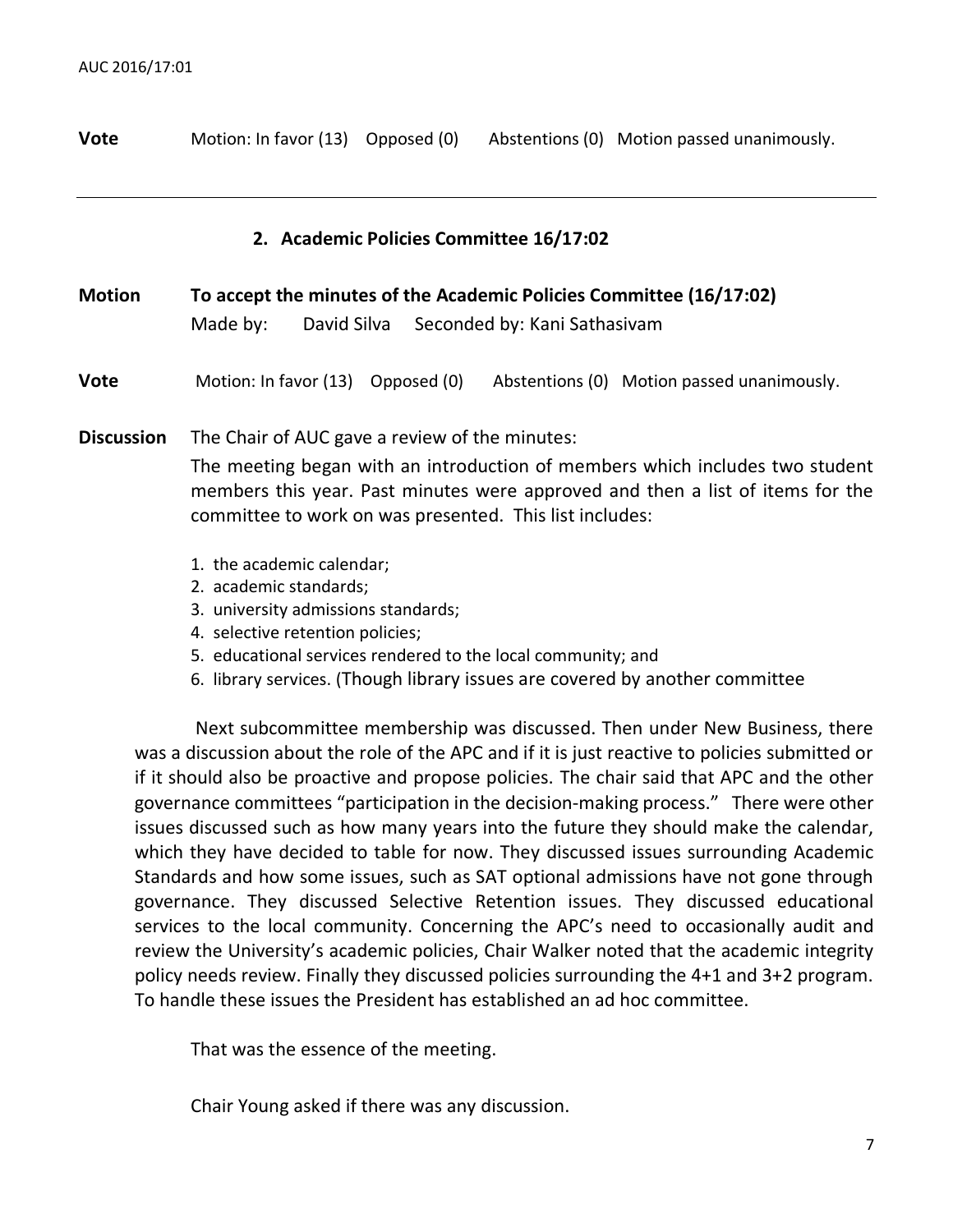|               | <b>Discussion:</b> It was noted that the Academic Integrity Policy was revised two years |
|---------------|------------------------------------------------------------------------------------------|
|               | ago. This year involves a review of whether those changes are working more               |
|               | satisfactorily than the previous policy.                                                 |
|               | In addition, it was noted that the minutes suggest that a policy for test optional       |
|               | admissions did not go through governance. There has not been the adoption of a           |
|               | policy. Rather AUC was asked to approve and review a test optional admissions            |
|               | pilot study. Chair Young will communicate with Peter Walker and clarify that a           |
|               | policy has not been implemented.                                                         |
|               |                                                                                          |
|               |                                                                                          |
| <b>Motion</b> | To end discussion of the minutes.                                                        |
|               | Made by: Amy Smith<br>Seconded by: Daniel Veira                                          |
|               |                                                                                          |
| <b>Vote</b>   | Motion: In favor (13) Opposed (0)<br>Abstentions (0) Motion passed unanimously.          |
|               |                                                                                          |
| <b>Motion</b> | To approve the minutes of the Academic Policies Committee (16/17:02)                     |
|               | Made by: David Silva<br>Seconded by: James Fallon                                        |
|               |                                                                                          |
| <b>Vote</b>   | Motion: In favor (13) Opposed (0)<br>Abstentions (0) Motion passed unanimously.          |
|               |                                                                                          |

### **III. Old Business None**

No Old Business

## **IV. New Business**

### **A. Test Optional Admissions**

An update to the pilot was provided by Scott James. Roughly 7% of the enrolled freshmen were test optional admitted. No data on their success has been collected as they have just entered SSU. Data will be compiled after their first complete semester. The pilot will continued for the next admissions cycle to generate a larger sample.

\_\_\_\_\_\_\_\_\_\_\_\_\_\_\_\_\_\_\_\_\_\_\_\_\_\_\_\_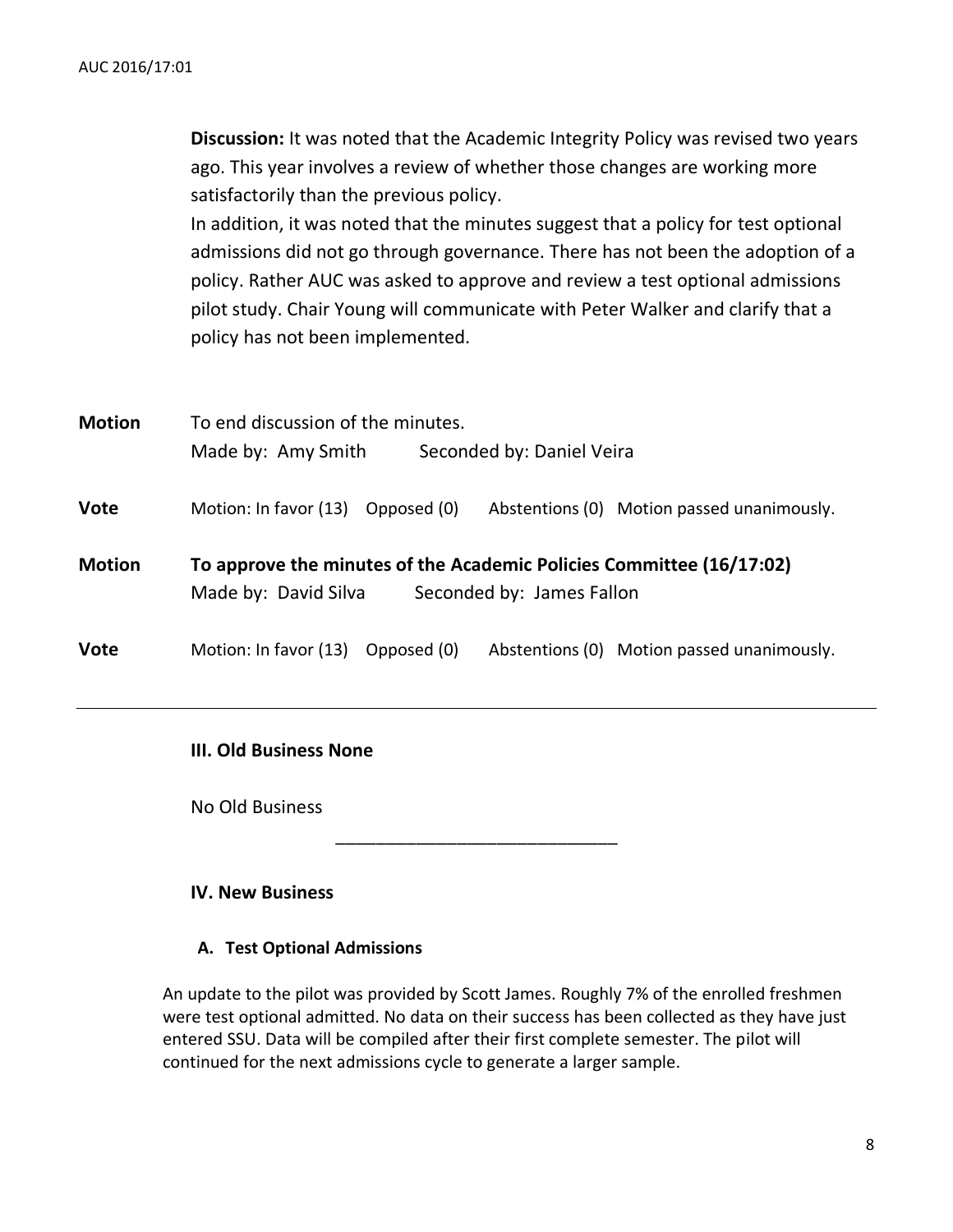It was observed that under test optional admissions greater emphasis is placed on high school GPA. It was acknowledged that students come from high schools of varying quality and that will have to be taken into consideration when assessing the success of the pilot

#### **B. Information Technology Services (ITS) Datacenter Physical Security Policy [17:010](https://www.salemstate.edu/6780.php?trackingNum=17:010&search=all)**

| <b>Motion</b>     | To accept the ITS Security Policy (17:010)                                                                                                                                                             |  |
|-------------------|--------------------------------------------------------------------------------------------------------------------------------------------------------------------------------------------------------|--|
|                   | Anne Sullivan<br>Made by:<br>Seconded by: Amy Smith                                                                                                                                                    |  |
| <b>Vote</b>       | Motion: In favor (13) Opposed (0) Abstentions (0) Motion passed unanimously.                                                                                                                           |  |
|                   | It was asked what prompted the new policy. The new policy was<br><b>Discussion</b><br>created to align with the recommendations of national IT organizations as well as<br>State and Federal agencies. |  |
| <b>Motion</b>     | To end discussion of the minutes.<br>Made by: Scott James<br>Seconded by: Kani Sathasivam                                                                                                              |  |
| <b>Vote</b>       | Motion: In favor (13) Opposed (0)<br>Abstentions (0) Motion passed unanimously.                                                                                                                        |  |
| <b>Motion</b>     | To approve the ITS Policy (17:10)<br>Made by: Daniel Veira<br>Seconded by: Ryan Fisher                                                                                                                 |  |
| <b>Vote</b>       | Motion: In favor (13) Opposed (0)<br>Abstentions (0) Motion passed unanimously.                                                                                                                        |  |
|                   | C. Administrative Rights Policy<br><b>ITS</b><br>17:011                                                                                                                                                |  |
| <b>Motion</b>     | To accept the ITS Administrative Rights Policy (17:011)<br>Amy Everritt Seconded by: Amy Smith<br>Made by:                                                                                             |  |
| <b>Vote</b>       | Motion: In favor (13) Opposed (0)<br>Abstentions (0) Motion passed unanimously.                                                                                                                        |  |
| <b>Discussion</b> | No discussion                                                                                                                                                                                          |  |
| <b>Motion</b>     | To end discussion of the minutes.<br>Made by: James Fallon<br>Seconded by: Scott James                                                                                                                 |  |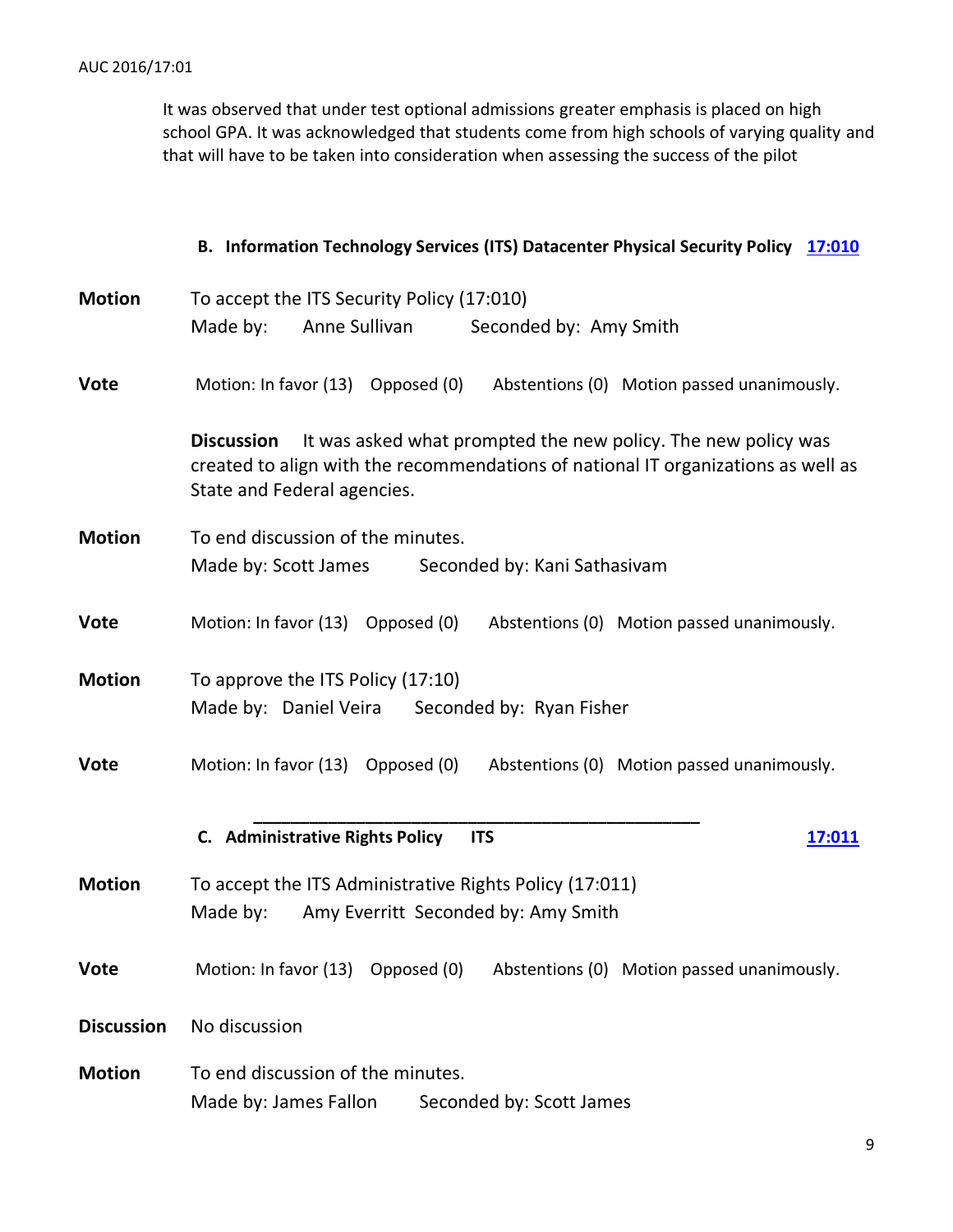| <b>Vote</b>       | Motion: In favor (13) Opposed (0)<br>Abstentions (0) Motion passed unanimously.                                                                                                                          |
|-------------------|----------------------------------------------------------------------------------------------------------------------------------------------------------------------------------------------------------|
| <b>Motion</b>     | To approve the ITS Administrative Rights Policy (17:011)<br>Made by: David Silva<br>Seconded by: James Fallon                                                                                            |
| <b>Vote</b>       | Motion: In favor (13) Opposed (0)<br>Abstentions (0) Motion passed unanimously.                                                                                                                          |
|                   | <b>D.</b> Encryption Policy<br>17:012                                                                                                                                                                    |
| <b>Motion</b>     | To accept the ITS Encryption Policy (17:012)<br>Made by:<br>Scott James Seconded by: Amy Smith                                                                                                           |
| <b>Vote</b>       | Motion: In favor (13) Opposed (0) Abstentions (0) Motion passed unanimously.                                                                                                                             |
| <b>Discussion</b> |                                                                                                                                                                                                          |
|                   | It was asked who the University's Chief Information Security Officer is (Tom Esso).<br>There is a separate position for the Chief Information Officer although both report<br>to the same administrator. |
| <b>Motion</b>     | To end discussion of the minutes.<br>Made by: Kani Sathasivam Seconded by: Anne Sullivan                                                                                                                 |
| <b>Vote</b>       | Motion: In favor (13) Opposed (0)<br>Abstentions (0) Motion passed unanimously.                                                                                                                          |
| <b>Motion</b>     | To approve the ITS Administrative Encryption Policy (17:012)<br>Made by: Daniel Veira Seconded by: Ryan Fisher                                                                                           |
| <b>Vote</b>       | Motion: In favor (13) Opposed (0)<br>Abstentions (0) Motion passed unanimously.                                                                                                                          |
|                   | E. Working Hours for Part-Time Non-Benefited Employees Policy<br>17:013                                                                                                                                  |
| <b>Motion</b>     | To accept the Human Resources Employee Policy (17:013)<br>Scott James Seconded by: James Fallon<br>Made by:                                                                                              |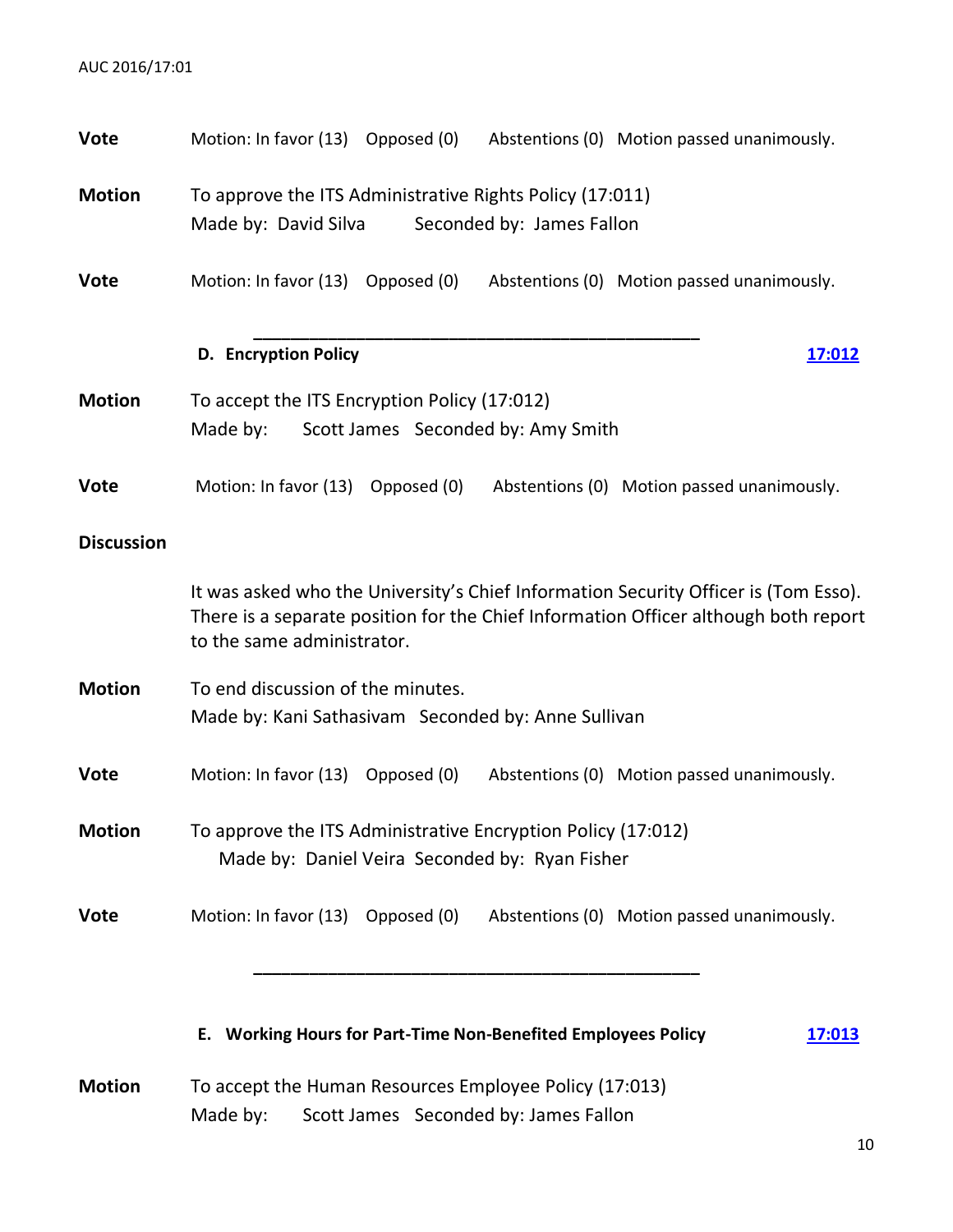| <b>Vote</b>   | Motion: In favor (13) Opposed (0)<br>Abstentions (0) Motion passed unanimously.                                                                                                                                                                         |
|---------------|---------------------------------------------------------------------------------------------------------------------------------------------------------------------------------------------------------------------------------------------------------|
|               | <b>Discussion:</b> Another questions was raised as to what the consequences would be.<br>It seems that would be determined based on whether the employee willfully or<br>his/her supervisor intentionally allowed an individual to exceed the 29 hours. |
|               | Lastly, it was asked whether SSU had a system in place to gauge violations. There is<br>no system other than relying on payroll to flag violations.                                                                                                     |
| <b>Motion</b> | To end discussion of the minutes.<br>Made by:<br>James Fallon Seconded by: Anne Sullivan                                                                                                                                                                |
| <b>Vote</b>   | Motion: In favor (13) Opposed (0)<br>Abstentions (0) Motion passed unanimously.                                                                                                                                                                         |
| <b>Motion</b> | To approve the Human Resources Employee Policy (17:013) with the friendly<br>amendment.<br>Made by: David Silva Seconded by: Daniel Veira                                                                                                               |
| <b>Vote</b>   | Motion: In favor (13) Opposed (0)<br>Abstentions (0) Motion passed unanimously.                                                                                                                                                                         |

#### **F. Diversity, Power Dynamics, and Social Justice Requirement Proposal [17:049](https://www.salemstate.edu/6780.php?trackingNum=17:049&search=all)**

**\_\_\_\_\_\_\_\_\_\_\_\_\_\_\_\_\_\_\_\_\_\_\_\_\_\_\_\_\_\_\_\_\_\_\_\_\_\_\_\_\_\_\_\_\_\_\_\_**

There has been a request to change the General Education Core with a new requirement broadly based on Diversity, Power Dynamics, and Social Justice. The details are on the T-drive. Proposal 17:049 has been sent to the UCC for their review, and AUC Chair Young wanted to make AUC aware of this proposal.

#### **G. Eliminating 55 credit limit**

Both the Academic Policies and Curriculum Committees have been asked to consider eliminating the 55 credit limit in the major.

\_\_\_\_\_\_\_\_\_\_\_\_\_\_\_\_\_\_\_\_\_\_\_\_\_\_\_\_

**Motion** To adjourn.